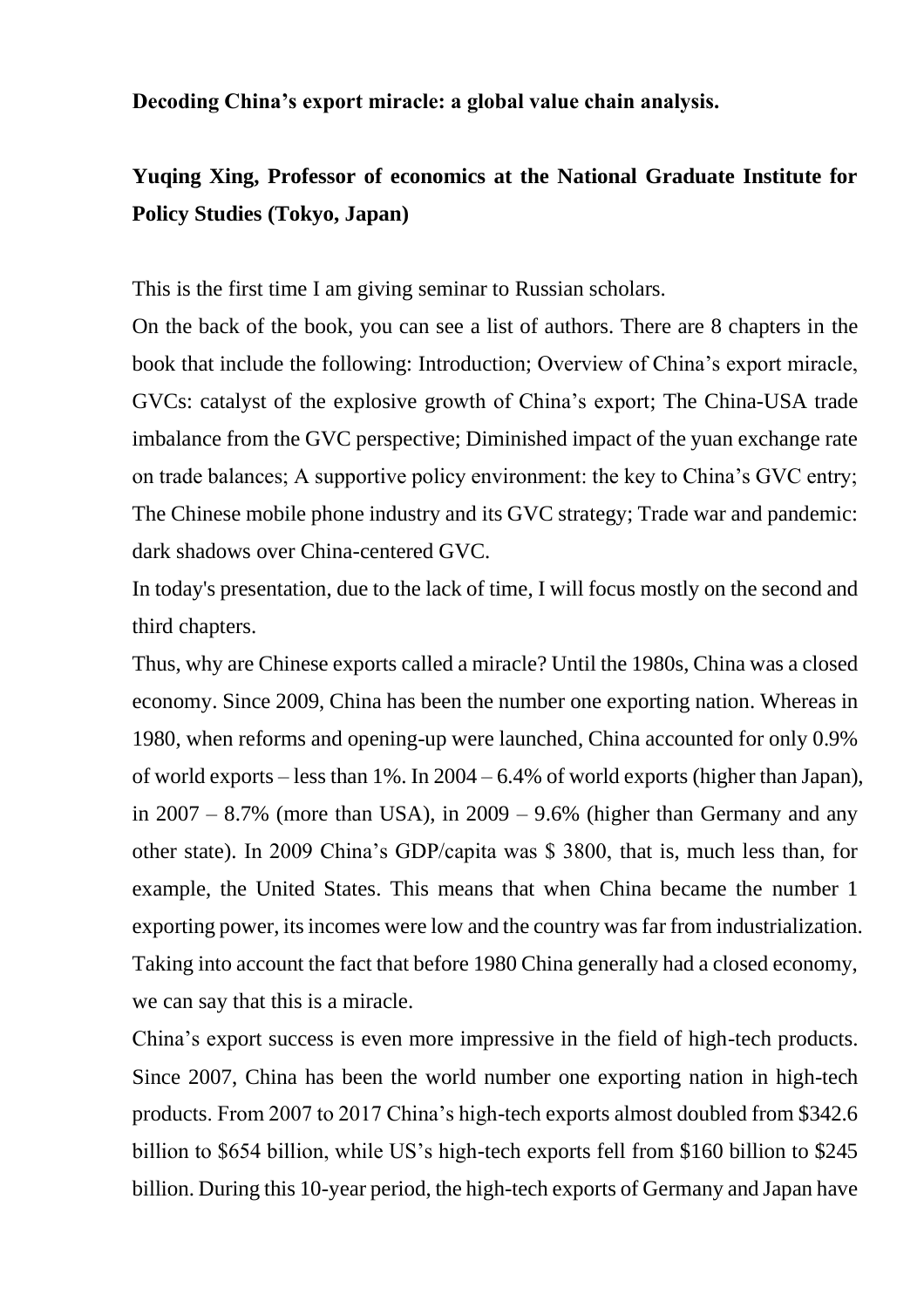not changed. That is, China surpassed the United States, which was considered an undoubted high-tech leader.

Who invented these high-tech products? Most of IP of these products, which we now use every day, were invented in multinational companies in developing countries. They were not invented in China. Chinese companies do not own these IP. At the same time, exports are so big. A miracle again.

Another point is the US trade deficit with China: in 2018 it is five times of that in 2001 (83.1 vs 419.5). At the same time the ratio of the deficit to GDP is almost the same: it was 4% in 2001 and 4,3% in 2018. Even though the trade deficit itself surged during this period, but the proportion stayed the same. It is also a miracle. Why is the US trade deficit concentrating on China? There is no such thing with Japan, for example. Why does the US so strongly prefer to buy Chinese products, rather than Japanese or German, for example? This is also a miracle.

### **The inability of conventional theories to explain this miracle:**

Conventional theories cannot fully explain the export miracle.

Chinese institutional reforms were not so significant for these trade indicators.

Mainstream trading theories include the following: Ricardian Comparative advantage, Heckscher-Ohlin theory, New trade theory, New-new trade theory. All these theories assume that, to sell products in international market, a firm has to do all the tasks in house: from R&D, product design, branding, manufacturing parts, assembly, marketing to retailing. But this is not true. Chinese exports are made and traded along global value chains, which managed and operated by multinational companies.

"Designed by Apple in California. Assembled in China.", "Made in China", etc. means, that everything made in China, but Chinese companies are just a part of a global value chain, leaded by other big companies, like Apple, H&M, UNIQLO, etc. Such companies, as Walmart, help Chinese products enter international market. Technology, design and marketing network are NOT China's comparative advantage, as they belong to multinational companies!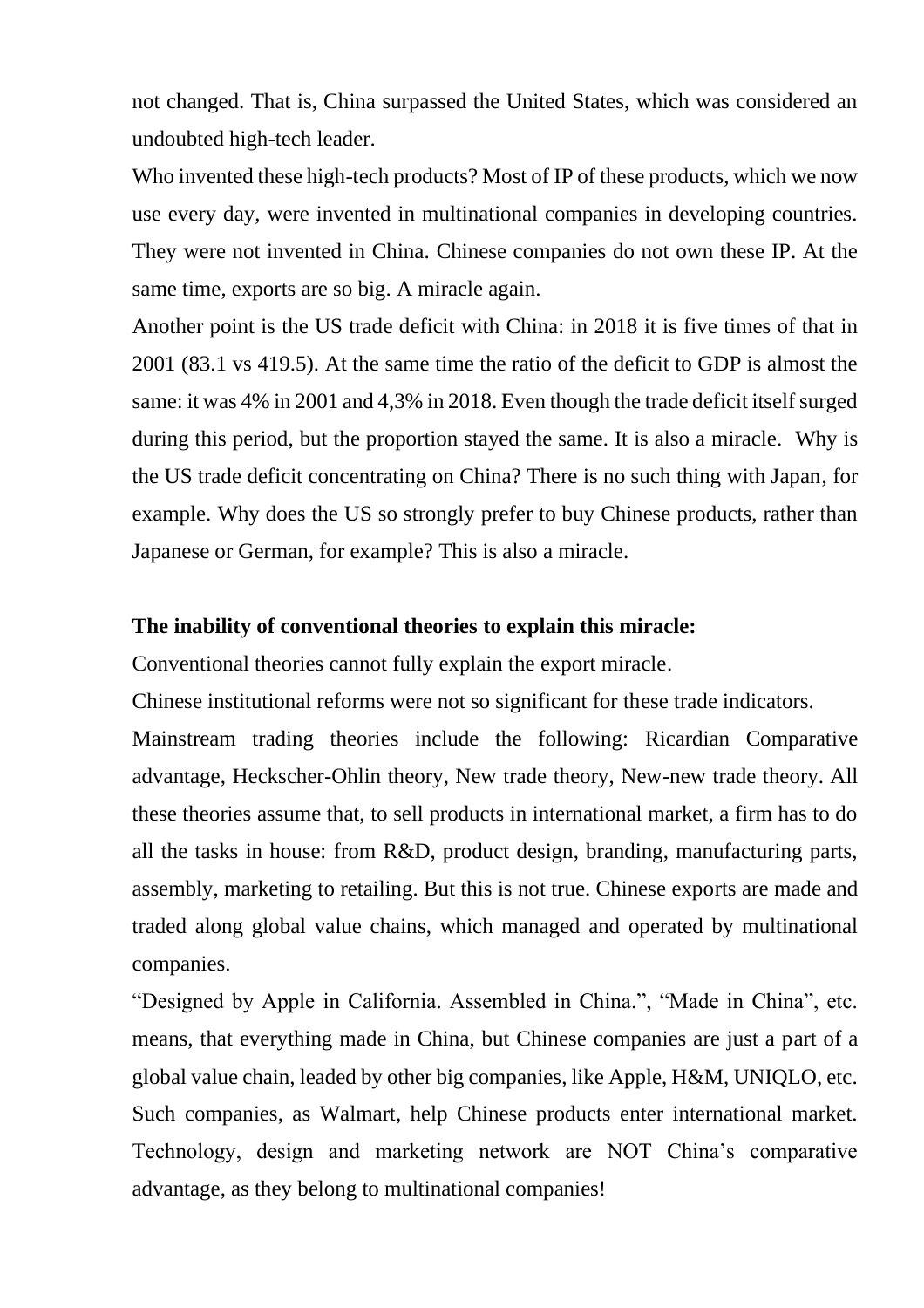## **Global value chains: a new model of international trade:**

Global value chains are a new model of international trade, where the international division of labor has evolved from the level of goods and industries to the more granular level of the tasks of the same product. Especially it is seen on the example of China.

# **There spillover effects of GVCS:**

1. **Brands**. Consumers are brand oriented. Their purchasing decisions are largely determined by brand preference. In Europe clothing market, branded clothes constituted around 80 percent of the market. There is competition between GAP and Uniqlo. China can export their products under famous foreign brands.

2. Technology and product innovation by the lead firms of GVCs gives rise to new products. **By specializing in low technology tasks, Chinese firms can join the value creation processes of high-technology products**. Example: Toshiba invented a tiny disk drive Apple developed iPod, which uses such disk drive, Toshiba benefited from the spillover effect. Another example: Corning Glass invented Gorilla Glass, Apple invented iPhone, Gorilla Glass is used in iPhones – Coring Glass benefited. Such spillover means an opportunity to serve the global market.

3. **Distribution and retail networks**. Lead firms of GVCs (H&M, Nike, Walmart) are buyers. They are responsible for marketing and distribution. Building international retail networks (like H&M, Nike, Walmart do) are very costly for Chinese companies. Chinese companies become suppliers of such networks, sell products via retail networks of the world giants like Apple.

# **Chinese high-tech export**

Significant rise in iPhone exports to the US is triggered by Chinese manufacturers. China has become more expensive in terms of assembling due to the rise in Chinese worker's wage, Chinese yuan appreciated against the US dollar, but still global value chains are powerful. The core technologies of PCs, no Chinese brand laptops before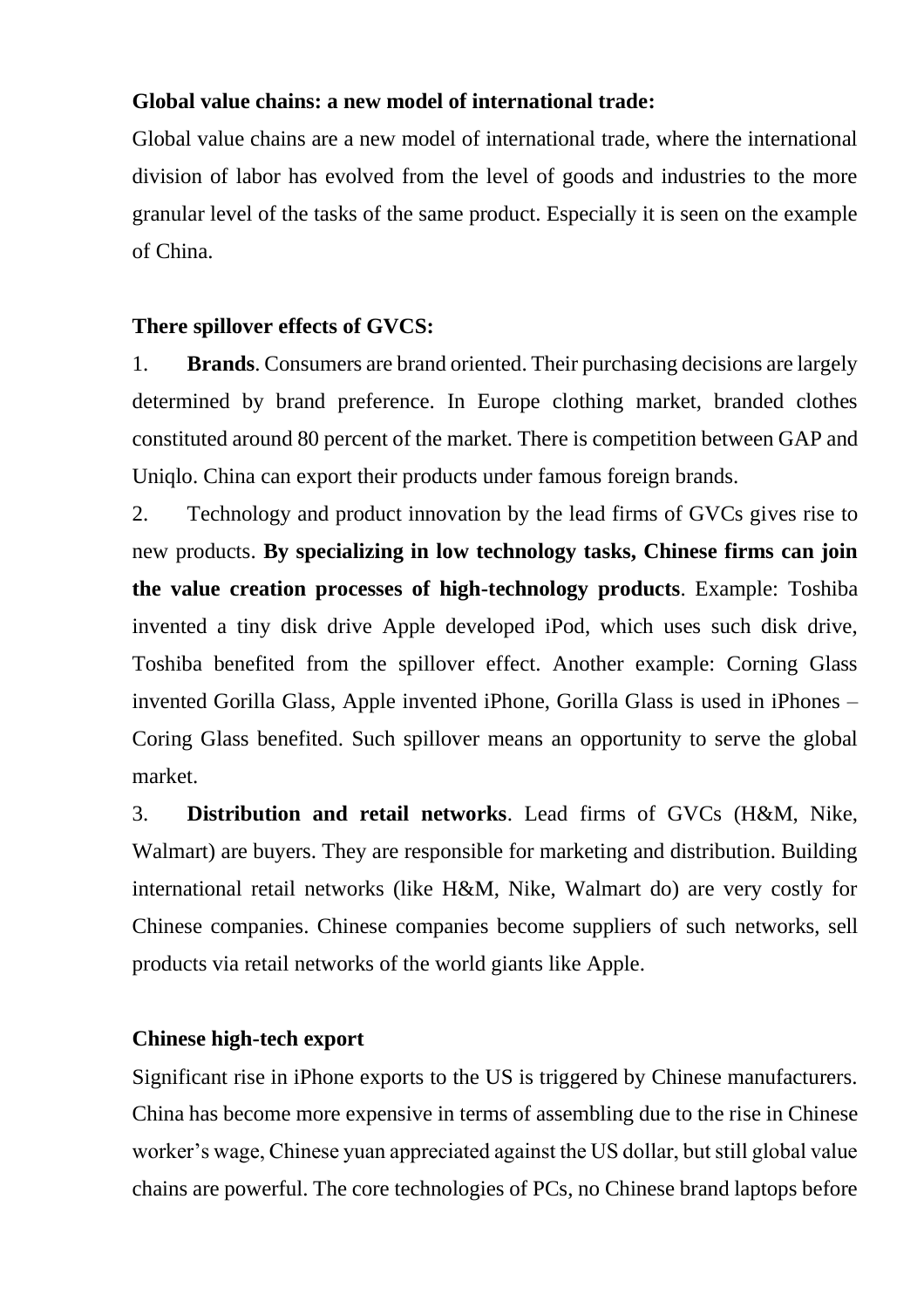2010 at the world market, but still China manufactured 70% of all laptops. In 2012 China accounted for 57% of global mobile phone exports, but no Xiaomi, OPPO. Few foreign users heard of Huawei at that time. Chinese manufacturers were subcontracted by global brands. Processing exports mainly made of imports international inputs. Processing exports are subset of GVC trade. Processing exports means China imports all components, assembles, and exports a product. By 2003 90% of Chinese high-tech export was produced this way. But by 2016 this share reduced to 60%. Processing export is an effective means for Chinese exports to enter the market of high-income countries. Around 55% in 2000s of processing exports in China. Especially processing export was Important for Chinese export to the US, Japan, and Germany. Most of Chinese exports with zero foreign intermediate inputs/value added belong to value chain trade (Walmart, UNIQLO, H&M, Nike) – labor-intensive products.

#### *Main ideas of discussion:*

#### Lessons of the Chinese growth for developing countries.

It is becoming nearly impossible to find products where China doesn't have its role in value chains. Restrictive measures effects are unpredictable in cases of long global value chains. The idea of linear development is old, the modern situation shows that technologies can be obtained by Chinese firms through global value chains. It is important to understand, that electronics can't be a driver of the growth anymore, China was one of the last examples of success. Not only cheap labor, but also special policy environment benefited Chinese firms and the whole rise of China. The scale of the companies for national chains, but not signifiable for global chains, which means that there is a change from producing cheaply to producing something unique. Import-side of the growth is important for growth because it can help to get technologies. Even though the diversification has an important role in the economic growth, China's experience shows that it's essential to continue develop traditional industries, which are the basement of the country's economy.